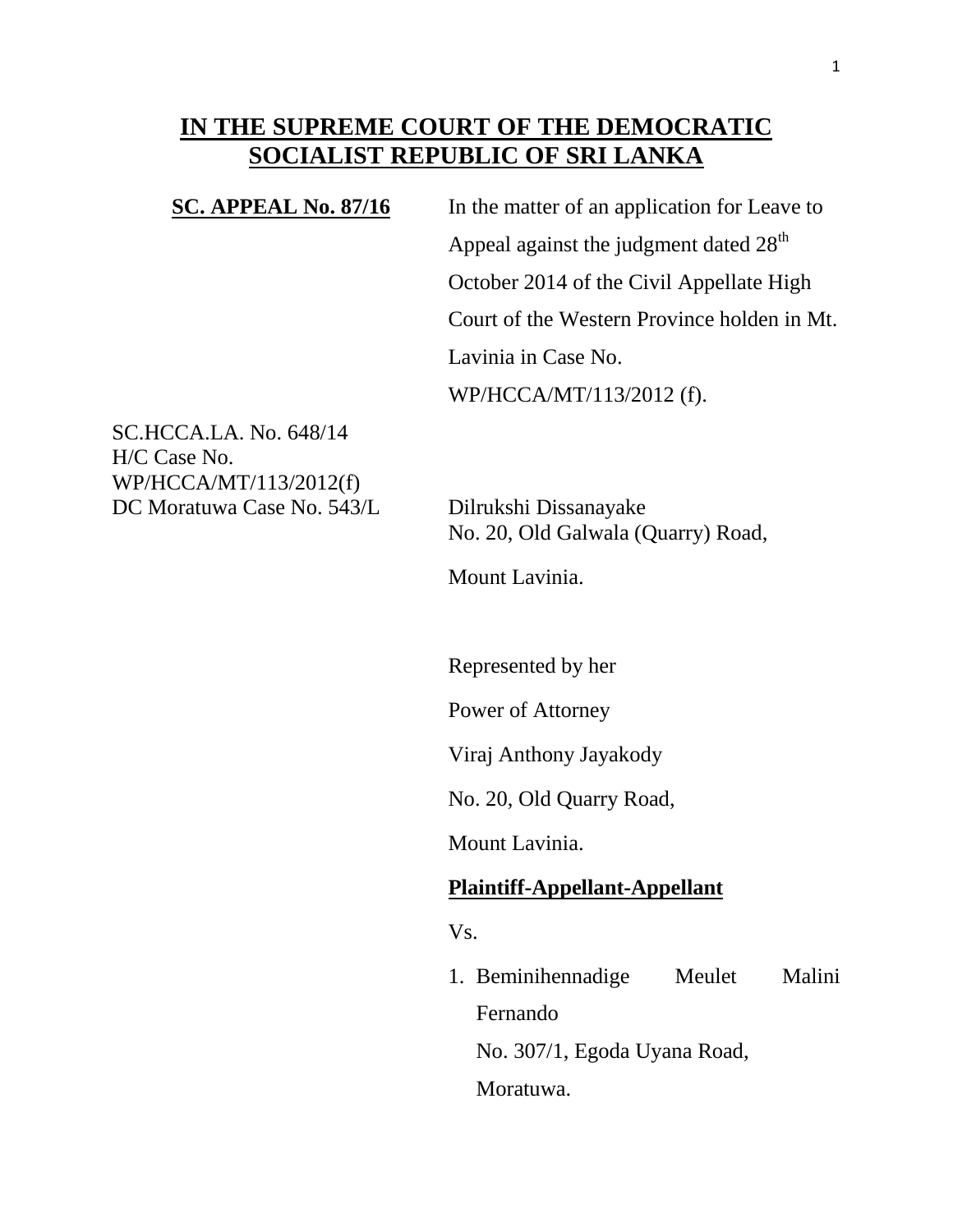2. Nishantha Aponso

No. 307/1, Egoda Uyana Road,

Moratuwa.

### **Defendants-Respondents-Respondents**

- Before : B P Aluwihare PC J Sisira J De Abrew J & Prasana Jayawardena PC J
- Counsel : Geoffrey Alagaratnam with Lueie Ganeshathasan for the Plaintiff-Appellant- Appellant No appearance for the Defendant-Respondent-Respondents

Written submissions

Tendered on : 29.6.2016 by the Plaintiff-Appellant-Appellant

Argued on : 1.11.2016

Decided on : 17.1.2017

#### **Sisira J De Abrew J.**

Notices on the  $1<sup>st</sup>$  and the  $2<sup>nd</sup>$  Defendant-Respondent-Respondents (hereinafter referred to as the  $1<sup>st</sup>$  and the  $2<sup>nd</sup>$  Defendant-Respondents) have been sent on several occasions by the Registrar of the Supreme Court but they have failed to respond to the notices. Hence the argument commenced without their participation. Learned President's Counsel for the Plaintiff-Appellant-Appellant made submission in support of his case.

 This is an appeal filed by the Plaintiff-Appellant-Appellant (hereinafter referred to as the Plaintiff-Appellant) against the judgment of the High Court of Civil Appeal hereinafter referred to as the High Court). This court by its order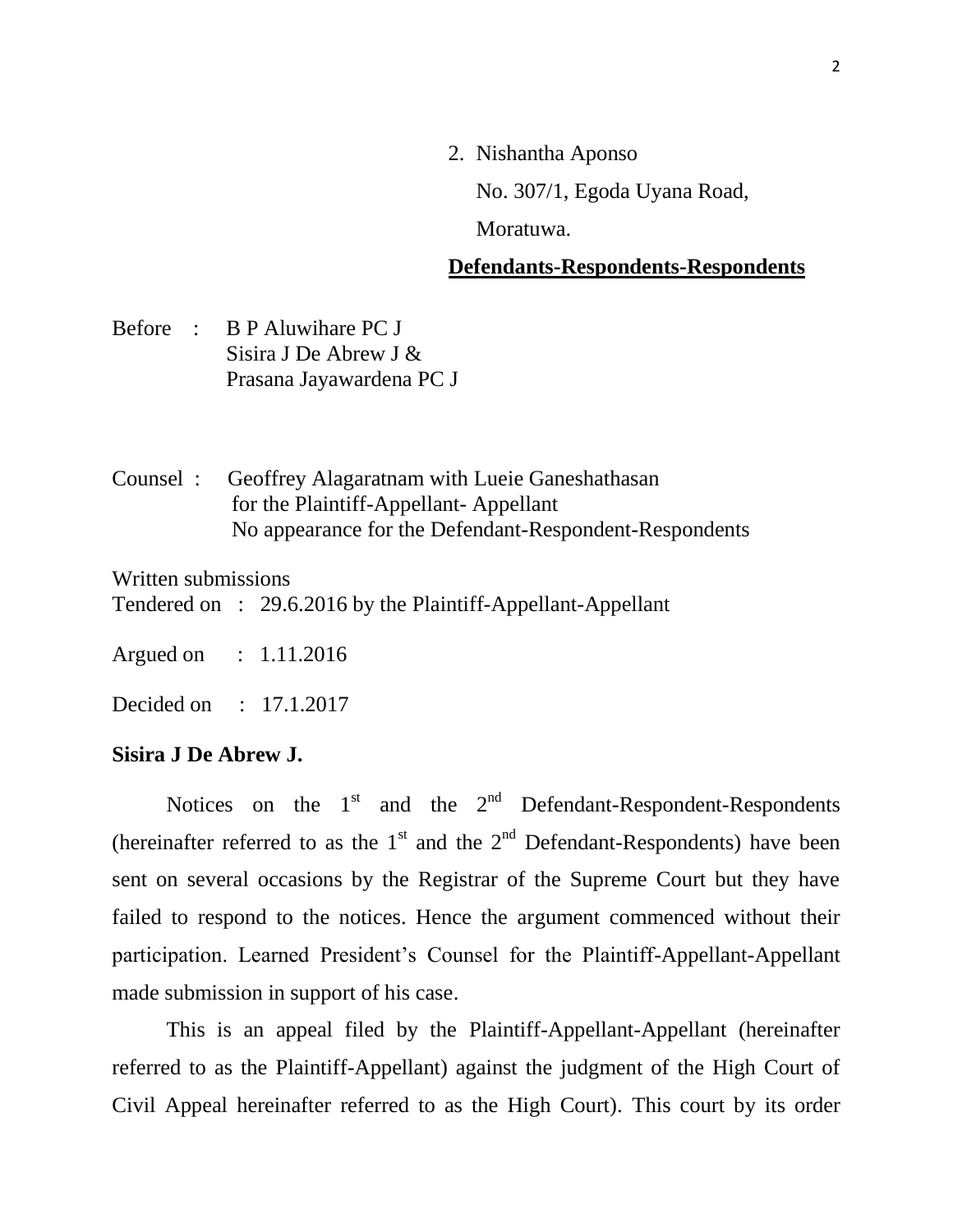dated 4.5.2106, granted leave to appeal on questions of law set out in paragraph 24(a) and 24(b) of the petition dated 8.12.2014 which are set out below.

- 1. Did the learned High Court judges err in law in holding that the Appellant is not entitled to relief (b) of the Amended Plaint to obtain vacant and peaceful possession of the subject land especially considering the pleadings, admissions of parties and the order of the learned District Judge?
- 2. Did the learned High Court judges misdirect themselves on the facts in holding that the Appellant failed to prove that the Respondents are in possession of the subject land especially considering the admissions by the Respondents?

The Plaintiff-Appellant instituted action bearing No. 543/L in the District Court of Moratuwa seeking, inter alia, a declaration of title to lot No.2 in Plan No.1204 dated 20.12.1971 prepared by LRL Perera Licensed Surveyor morefully described in the  $2<sup>nd</sup>$  schedule to the Amended Plaint and for ejectment of the Defendant-Respondents and all those holding under them from the said property. After trial, the learned District Judge delivered the judgment on 30.9.2011 in favour of the Plaintiff-Appellant granting only the relief prayed for paragraph (a) of the prayer to the Amended Plaint (that the Plaintiff-Appellant is the owner of the property in suit) but did not make an order to eject the  $1<sup>st</sup>$  and the  $2<sup>nd</sup>$  Defendant-Respondents (prayer (b) of the Amended Plaint). Being aggrieved by the said judgment of the District Court, the Plaintiff-Appellant appealed to the High Court and the High Court by its judgment dated 28.10.2014, affirmed the judgment of the District Court. Being aggrieved by the said judgment of the High Court, the Plaintiff-Appellant has appealed to this court. Both courts below observed that the Plaintiff-Appellant had failed to prove that the  $1<sup>st</sup>$  and the  $2<sup>nd</sup>$  Defendant-Respondents were in unlawful occupation of the property in suit. I now advert to this question.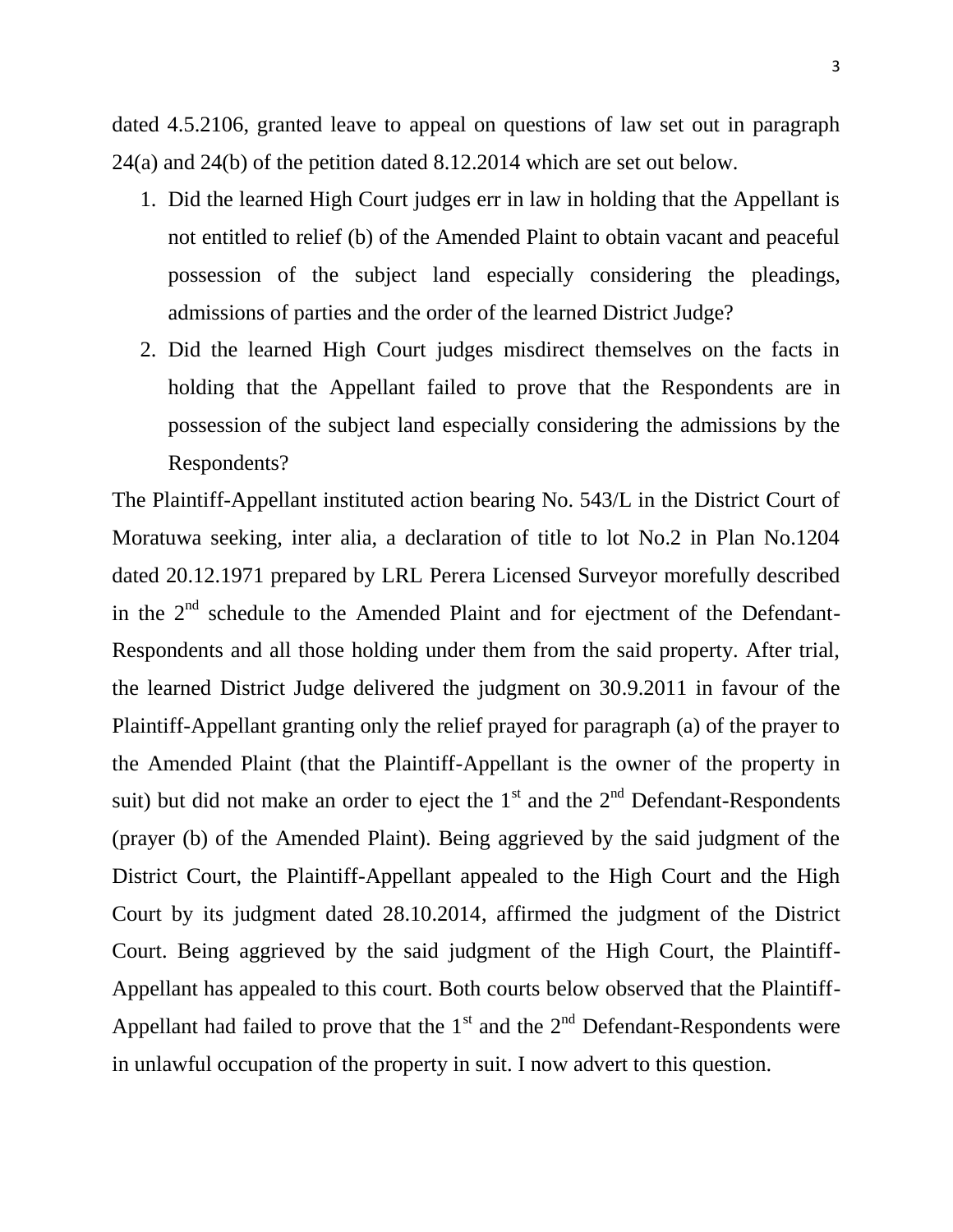The  $1<sup>st</sup>$  Defendant-Respondent, in her evidence at page 274 of the brief, says that at present her daughter is occupying the property in suit; and that she gave the property in suit on rent to the  $2<sup>nd</sup>$  Defendant-Respondent. Further the  $1<sup>st</sup>$  and the  $2<sup>nd</sup>$ Defendant-Respondents, in their answer, admits that the  $1<sup>st</sup>$  Defendant-Respondent had given the property in suit on rent to the  $2<sup>nd</sup>$  Defendant-Respondent and that they are in occupation of the property in suit. The above facts clearly prove that the 1<sup>st</sup> and the 2<sup>nd</sup> Defendant-Respondents are in occupation of the property in suit.

The  $1<sup>st</sup>$  and the  $2<sup>nd</sup>$  Defendant-Respondents, in their answer, further take up the plea of prescription. The  $1<sup>st</sup>$  and the  $2<sup>nd</sup>$  Defendant-Respondents, in their answer sought a declaration of title to the property in suit. But the learned District Judge rightly rejected this claim and decided that they are not entitled to get a declaration of title to the property in suit. Then on what basis do the Defendant-Respondents claim that their occupation of the property in suit is lawful? There is no basis for this claim. The above facts demonstrate that the  $1<sup>st</sup>$  and the  $2<sup>nd</sup>$  Defendant-Respondents are in possession of the property in suit and that their possession is unlawful. Therefore it appears that there was clear evidence before the trial court to decide that the  $1<sup>st</sup>$  and the  $2<sup>nd</sup>$  Defendant-Respondents were in unlawful occupation of the property in suit. Therefore both courts below were wrong when they decided that the Plaintiff-Appellant had failed to prove that the  $1<sup>st</sup>$  and the  $2<sup>nd</sup>$  Defendant-Respondents were in unlawful occupation of the property in suit. The evidence led at the trial has clearly established that the  $1<sup>st</sup>$  and the  $2<sup>nd</sup>$  Defendant-Respondents were in unlawful occupation of the property in suit. The learned District Judge, in her judgment declared that the Plaintiff-Appellant is the lawful owner of the property in suit. If the Plaintiff-Appellant was declared the owner of the property in suit by court and the Defendant-Respondents are in unlawful occupation of the property in suit, an order to eject the Defendant-Respondents and all those holding under them will have to be issued by court. In this connection I would like to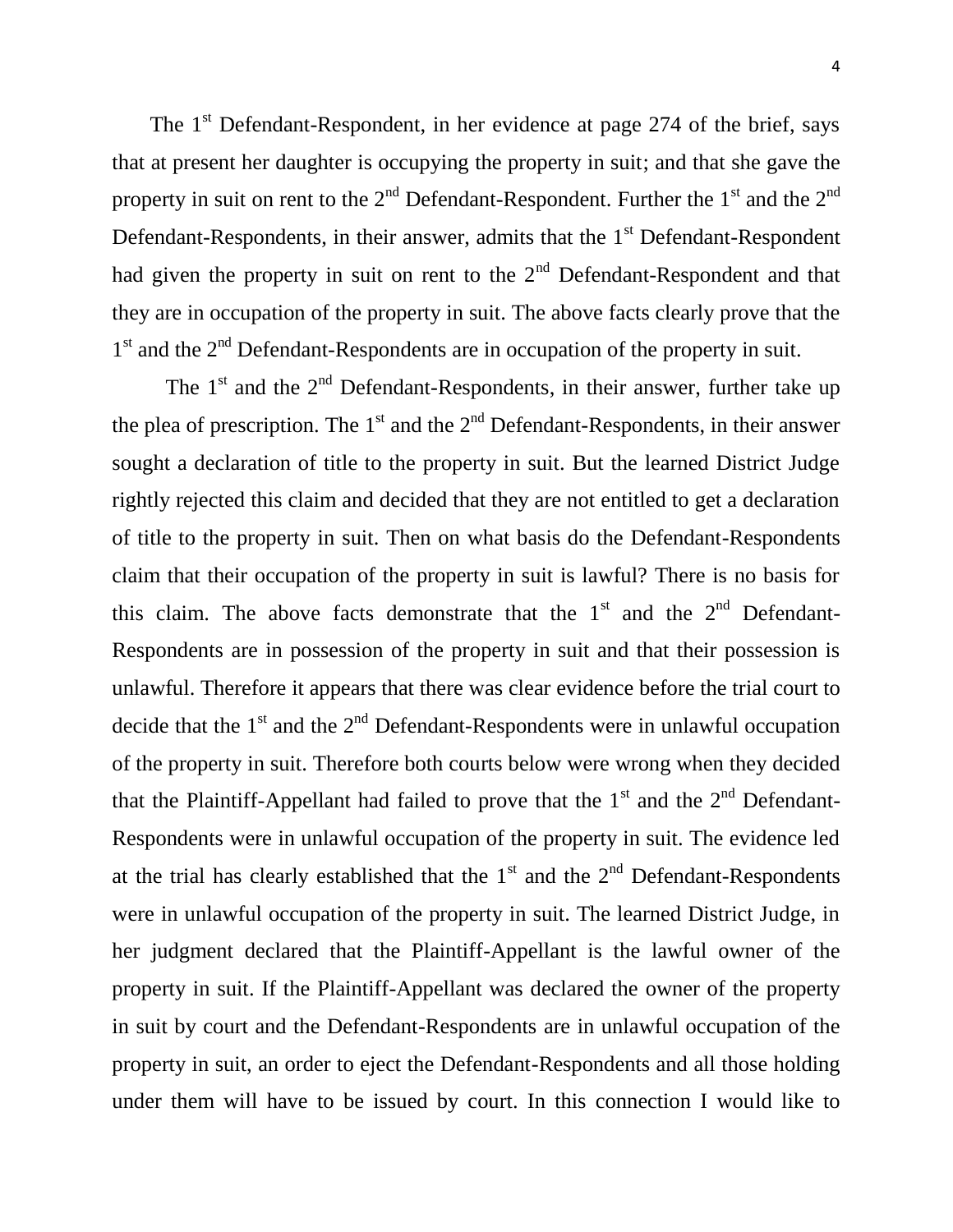consider a passage of the judgment of Justice Gratiaen in Pathirana Vs Jayasundera 58 NLR 169 at page 172 wherein His Lordship observed thus:

 "In a *rei vindicatio* action proper the owner of the immovable property is entitled, on proof of title, to a decree in his favour for the recovery of the property and for the ejectment of the person in wrongful occupation. The Plaintiff's ownership of the thing is of the very essence of the action."

 Applying the principles lad down in the above legal literature, I hold that in an action for rei vindicatio, if the court declares that the plaintiff is the owner of the property and the defendant is in unlawful occupation of the property, it becomes the duty of court to issue an order for ejectment of the defendant from the property.

 I have earlier held that the Defendant-respondents are in unlawful occupation of the property in suit. When I consider the above matters, I am of the opinion that the learned District Judge should have granted the relief sought in paragraph (b) of the prayer to the petition.

 For the above reasons, I set aside the judgment of the learned District Judge and the judgment of the High Court with regard to the refusal to grant relief (b) prayed for in the Amended Plaint but I affirm the judgments of both courts relating to the granting of relief (a) prayed for in the Amended Plaint. I grant the relief (b) prayed for in the Amended Plaint. The learned District Judge is directed to enter judgment accordingly and amend the decree granting relief sought in paragraphs (a) and (b) of the prayer of the Amended Plaint.

 Learned President's Counsel did not address with regard to the other prayers in the Amended Plaint. In view of the conclusion reached by me, I answer